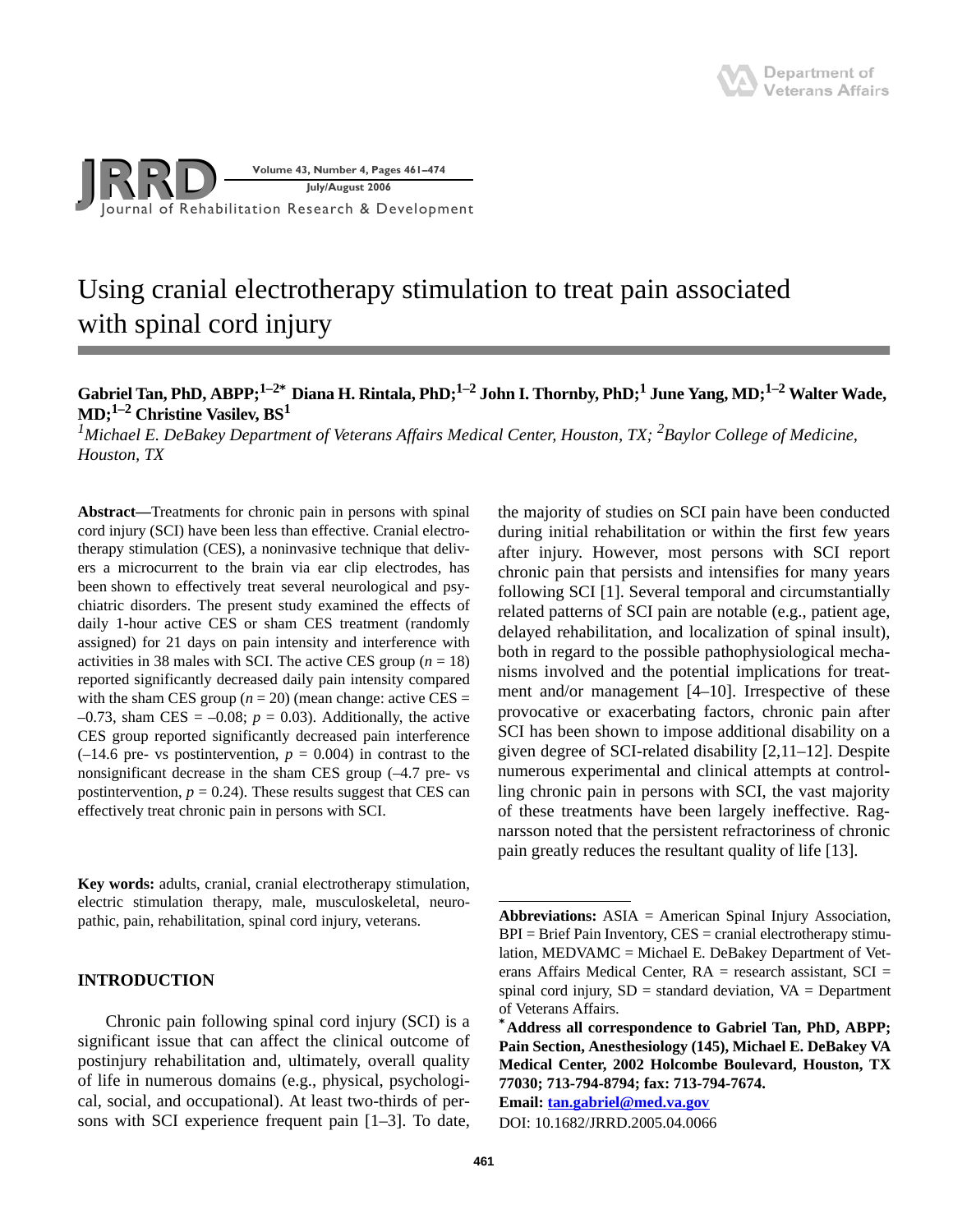Cranial electrotherapy stimulation (CES) is a noninvasive technique used for treating various conditions. The analgesic action of subperceptive levels of CES has been demonstrated in various clinical pain models [14– 15]. Extracellular recording techniques indicated that CES modifies noxious stimuli-evoked responses in the regions of the rat brain that are involved in nociceptive processing [16–17]. In humans, the mechanism of action of CES is not fully understood; however, it has been shown to stabilize neurotransmitter turnover [18], stimulate production of insulin growth factor-1,<sup>\*</sup> and facilitate normalization of monoamine levels following experimentally induced noxious stress.†

Additionally, CES has been shown to enhance anesthetic effects in humans: CES increased nitrous oxide potency by approximately 37 percent [19] and reduced the required analgesic dose of fentanyl by approximately 33 percent in patients undergoing urologic surgery [20]. CES also has anxiolytic [21–22] and mood-enhancing effects [23] in humans. CES has been demonstrated to effectively decrease spinal [24], headache [25–27], dental [28–29], and muscle pain and spasms [30–32], as well as control several conditions often associated with pain (e.g., anxiety, depression, insomnia, and generalized stress) [33]. A recent double-blind, placebo-controlled study of fibromyalgia showed that CES was as effective as pharmacotherapy in reducing pain and, unlike pharmacotherapy, did not incur the risk of adverse side effects or the potential for polypharmacy [34]. In addition to pain reduction, CES also significantly improved the sleep, feelings of well-being, and reported quality of life of the patients with fibromyalgia. Donaldson et al. reported that CES modified the specific quantitative electroencephalographic "signatures" associated with fibromyalgia and this may have been partly responsible for, or reflective of, a significant decrease in pain and associated symptoms [35].

One advantage of CES is the apparent absence of adverse side effects. Prior to 1990, a few reports indicated mild burns at the electrode site [36], transient blurring of vision when electrodes were placed over the eyes

[37–42], slight dizziness [30], headache [43–44], giddiness [43], and tooth pain [43]. Such side effects appear to be related to the use of higher voltages and the placement of electrodes on the eyes. One should note that current iterations of CES consistently use lower voltage delivery and the method of placing electrodes over the eyes was discontinued nearly 30 years ago. More recently, Smith reported that of 23 psychiatric outpatients, 1 (4.3%) cried during treatment and 1 (4.3%) reported skin irritation behind the ears when the electrode gel began drying out [45]. In two postmarketing surveys (1995 and 1998), 47 physicians reported the results of CES use by 500 patients for various conditions [46]. Six patients (1.2%) reported dizziness and two (0.4%) reported nausea, both of which normally occur if the current is set too high. Three patients (0.6%) reported skin irritation, and one each (0.2%) reported anger, a metallic taste, a heavy feeling, and intensified tinnitus. Several studies conducted during the 1990s, with a combined total of 259 participants, reported no side effects that could reasonably be attributed to CES use [22–23,47–48].

Given the demonstrated success of CES in treating fibromyalgia, which involves a centrally mediated pain that is typically triggered by physical trauma (as is central neuropathic pain in persons with SCI), CES has been hypothesized to effectively reduce chronic pain after SCI and lower the burden of long-term pharmacologic management.

Capel et al. found that CES decreased the intensity of pain (of mixed etiology) and medication use in persons with SCI who received active CES treatment as compared with sham CES treatment [49]. In the first arm of the study, 14 participants received active CES and 13 received sham CES for 2 hours twice a day for 4 days. The active CES group reported less pain during and immediately after CES and reported that they used less pain medication. After an 8-week washout period, both groups received active CES for 2 hours twice a day for 4 days. The participants who had initially received sham CES showed significant improvement when they received active CES in the second arm of the study. Such results, while certainly encouraging, are somewhat limited because the mixed pain etiology in the investigation leaves unaddressed questions about the mechanistic basis of the effect(s). Furthermore, Capel et al.'s study used very small amounts of current (12 μA), administered CES for a relatively long time each day (4 hours), and had a very short intervention period (4 days), which leaves

<sup>\*</sup>Smith RB, Ryser CA. Important things we learn when research goes awry. In: Proceedings of the International Oxidative Medicine Association Conference; 2000 Aug 16**–**20; Denver, CO.

<sup>†</sup> Gold MS, Pottash ALC, Sternbach H, Barbaban J, Asunitto W. Antiwithdrawal effect of alpha methyl dopa and cranial electrotherapy. Presented at the Annual Meeting of the Society for Neuroscience; 1982 Oct 31**–**Nov 5; Minneapolis, MN.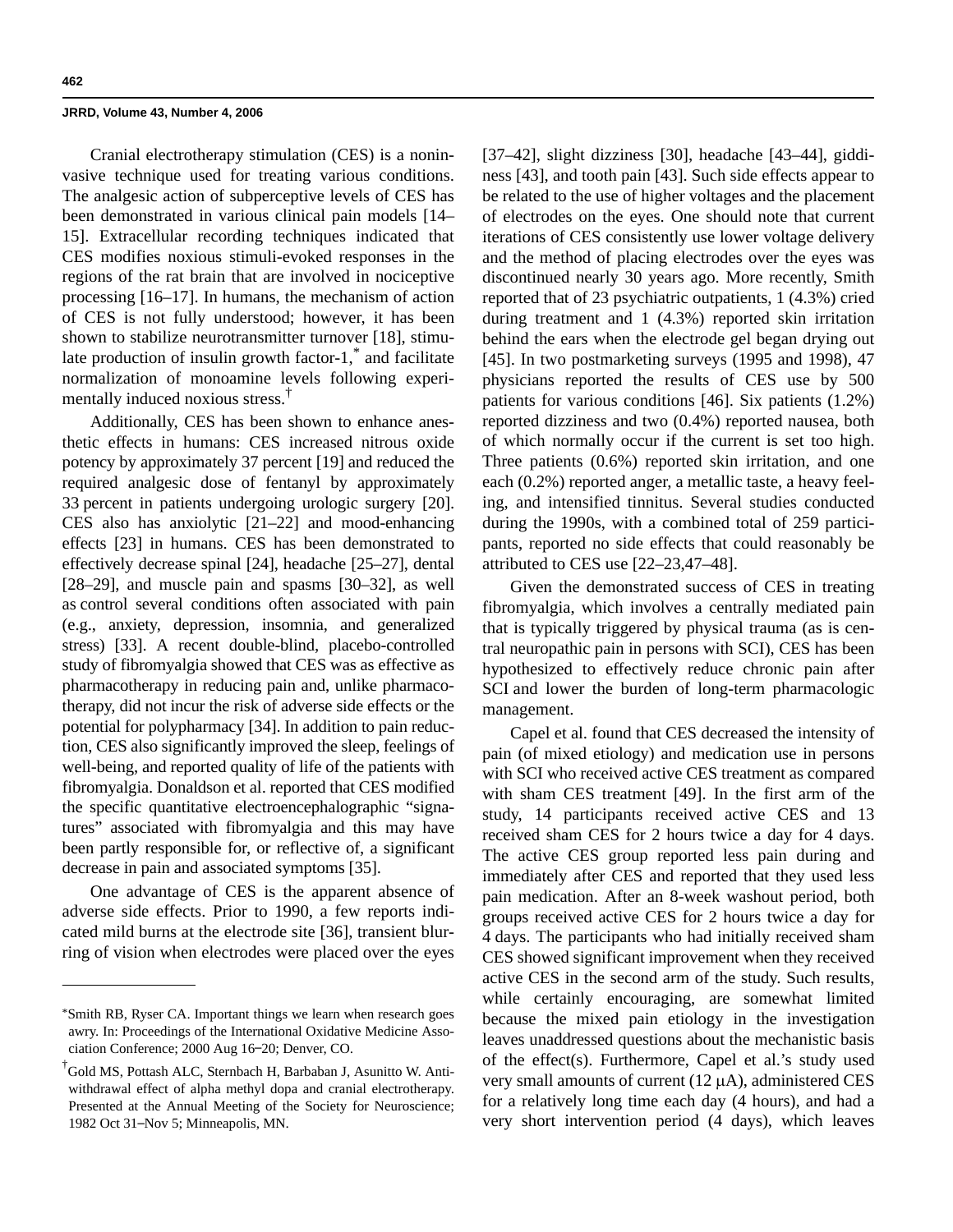unanswered questions about the optimal current, duration of daily treatment, and number of treatment days. In apparent recognition of these limitations, the authors concluded that larger studies of the effectiveness of CES for treating specific types of chronic pain in persons with SCI are needed [49].

Thus, given the potential of previous CES findings, together with the paucity of similar data on CES-based pain therapeutics in SCI, we undertook the present pilot study to assess the efficacy of CES on the intensity and specific behavioral correlates of musculoskeletal and neuropathic pain associated with SCI in a sample of veterans who had received care at a Department of Veterans Affairs (VA) SCI center. In addition, we explored the feasibility and logistics of having the participants self-administer the daily treatments in their homes over a 21-day period. This is particularly important given the mobility limitations that result from SCI and the need for adequate pain relief in the noninpatient care setting.

# **METHODS**

# **Participants**

A group of 40 veterans who were 6 months to 60 years post-SCI and with chronic musculoskeletal or neuropathic pain was recruited from the Michael E. DeBakey VA Medical Center (MEDVAMC) SCI Care Line in Houston, Texas. The inclusion criteria were—

- 1. Diagnosis of SCI with chronic pain of at least 3-months duration and moderate-to-severe intensity (i.e., a selfreported pain rating of 6 or above on a numeric scale from 0 to 10).
- 2. At least 6 months post-SCI.
- 3. Signed institutional-review-board–approved informed consent form.
- 4. Ability and willingness to comply with instructions, treatment regimen, and other study requirements.
- 5. Ability to travel to MEDVAMC two to three times, depending on group assignment.

The exclusion criteria were—

- 1. Documented history of noncompliance with past treatment or research studies (e.g., person missed follow-up appointments and did not take medications as directed).
- 2. Evidence of substance abuse (e.g., confirmed violation of medical orders, inappropriate dose escalation, procurement against medical advice, and/or current sub-

stance abuse disorder as diagnosed by Diagnostic and Statistical Manual of Mental Disorders, Fourth Edition–Text Revision).

3. History of severe cognitive and/or mental disorder that might interfere with the treatment regimen.

Overall attrition was limited to two participants.

## **Experimental Design**

The study used a double-blind, sham-controlled design with random assignment of participants to either an active CES or sham CES treatment group. The investigators, research assistant (RA), and participants were blinded to treatment type until the end of the initial phase.

# **CES Equipment**

The CES equipment used was the Alpha-Stim® 100 (Electromedical Products International Inc, Mineral Wells, Texas), a prescription medical technology that the U.S. Food and Drug Administration has approved for the management of pain, anxiety, depression, and insomnia. The Alpha-Stim® 100 is illustrated in **Figure 1**.

Alpha-Stim® technology has been commercially available since 1981 and has been the subject of more than 50 studies to date. The unit uses microcurrent electrical therapy, and although a slight tingling sensation is sometimes felt under the electrodes, the observed/ reported treatment effect(s) is not contingent upon this liminal sensory input because many patients report complete absence of sensory stimulation with Alpha-Stim® 100 treatment. The therapy is delivered through easily applied ear clip electrodes. The manufacturer provided the CES units for the study.

Half the CES units delivered active CES and half delivered sham CES. Participants were unable to determine whether they were receiving active or sham CES, since the amount of electrical stimulation was set at a subthreshold level and could not be changed by the participants. The manufacturer also provided a third set of CES units for use in an open-label phase for those participants who were originally in the sham CES group. These units were the same as those available on the market; thus, the participant could adjust the stimulation level from 100 to 500 μA. The manufacturer trained the research staff on proper use of the CES units.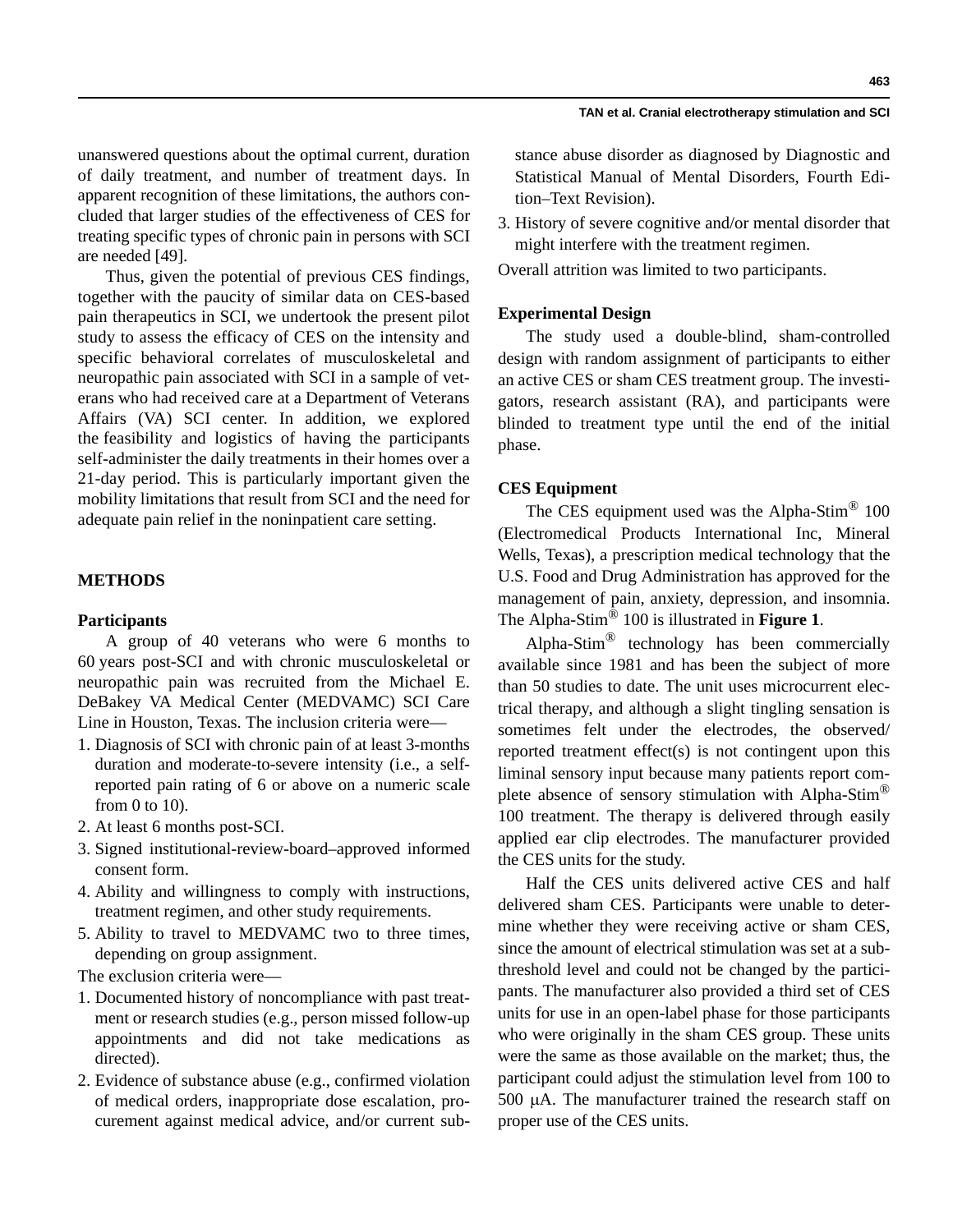

#### **Figure 1.**

Alpha-Stim® 100 (Electromedical Products International Inc, Mineral Wells, Texas) cranial electrotherapy stimulation unit used in study.

# **Procedures**

Participants were recruited by telephone from a list of patients with SCI who were on the registry at the MEDVAMC. Persons who agreed to participate met with the RA who explained the study, obtained informed consent, and explained the financial compensation that would assist with travel to the medical center (i.e., \$25 each data collection point). The RA also conducted a structured interview that included the preintervention questionnaire packet that is described in the "Measures" section. The RA instructed the participants in the selfadministration of CES and use of the daily pre- and postsession pain rating form. The participants were then randomly assigned to either the active or sham CES treatment groups. Participants in both groups received a CES unit to take home and were instructed to self-administer the treatment daily for 21 consecutive days. Participants who had the active CES units received 1 hour a day of 100 μA subthreshold CES. The RA regularly contacted the participants by telephone, generally weekly, to answer questions and ensure that they were following study instructions.

After the initial 21-day trial, the participants returned to the clinic and completed a postintervention interview that included completion of a postintervention questionnaire packet. Then, the CES unit number was checked against a list (maintained by someone not directly involved in the study) for determining whether the unit had been programmed to deliver active or sham CES treatment. If the latter, the participant was offered the opportunity to participate in the open-label phase with an active CES unit. Those who chose to participate in the open-label phase were given the same instructions to selfadminister the CES treatment 1 hour a day and record their pain ratings immediately before and after each daily treatment session for another 21 consecutive days. Although these open-label units allowed the participants to adjust the level of current intensity at their own discretion, the participants were not required to record the intensity used. After the 21 days, the participants again returned to the MEDVAMC to complete another packet of questionnaires and return the CES unit.

# **Measures**

We obtained demographic and injury-related information by self-report. These data included age, race/ ethnicity, educational status, marital status, date of SCI, and etiology of SCI.

We obtained the level and completeness of SCI from medical records. This data included the American Spinal Injury Association (ASIA) Impairment Scale grade, which indicates degree of completeness [50].

A physiatrist who cared for persons with SCI conducted a brief examination to determine whether the participants' chronic pain was neuropathic or musculoskeletal. Siddall et al. have proposed a three-tiered taxonomy for post-SCI pain [51–52]. The first tier categorizes pain as nociceptive or neuropathic based on accepted operational definitions of pain that reflect distinct peripheral and/or central mechanisms [53]. The second tier classifies nociceptive pain as being of musculoskeletal and/or visceral origin. The third tier classifies neuropathic pain according to site of occurrence or experience relative to the level of SCI.

Participants used daily pain rating forms to record pain immediately before and after each daily 1-hour treatment session. A numeric rating scale from 0 to 10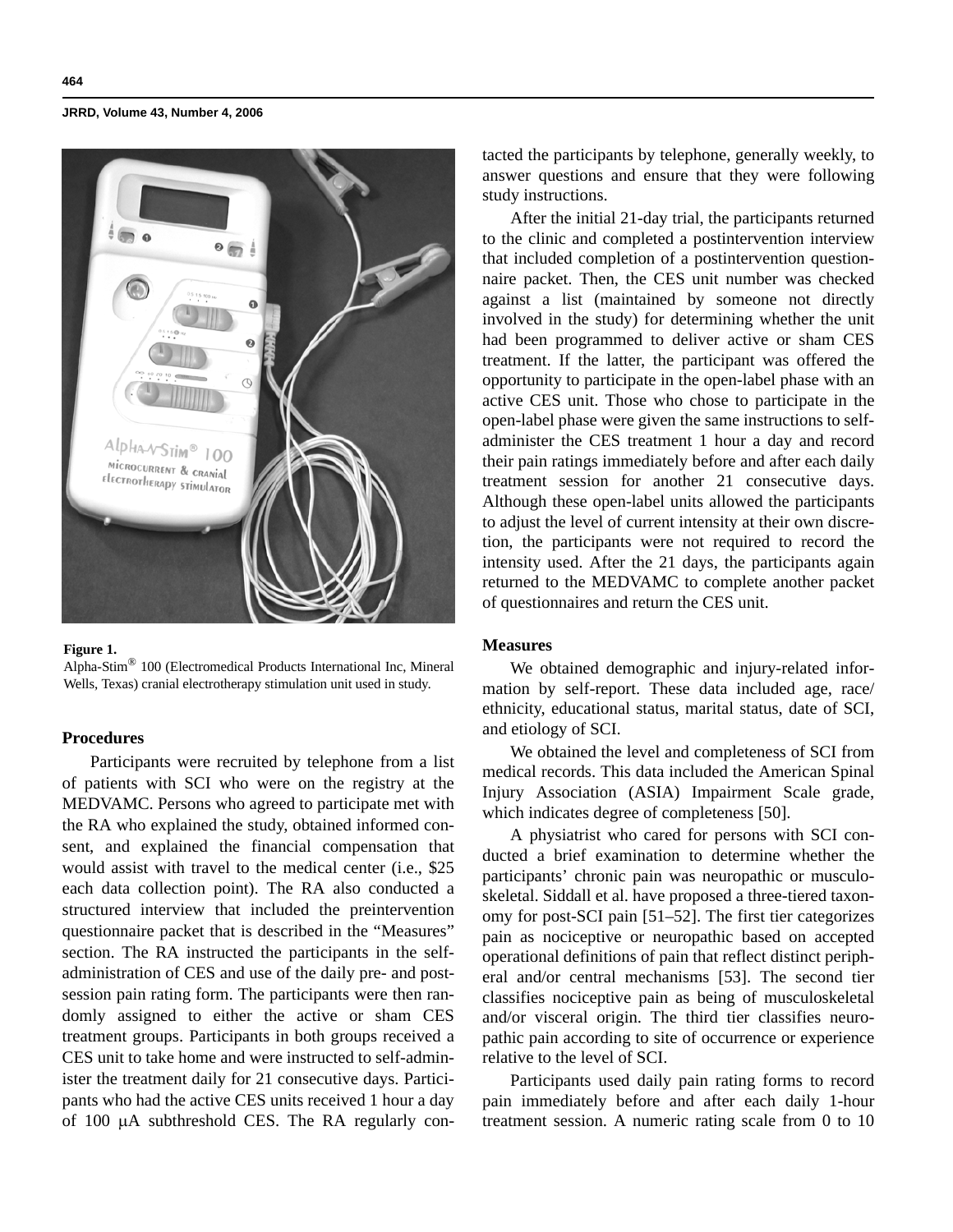was used; 0 indicated "no pain" and 10 indicated "pain as bad as you can imagine."

As part of the preintervention questionnaire packet, we assessed pre- and postintervention pain intensity with the Pain Intensity subscale of the Brief Pain Inventory (BPI) [54]. Similar to the daily pain estimates, the BPI asked patients to rate on a 0 to 10 rating scale their pain: (1) "at its worst in the past 24 hours," (2) "at its least in the past 24 hours," (3) "on average," and (4) "right now." For each rating scale, 0 indicated "no pain" and 10 indicated "pain as bad as you can imagine."

Originally developed to assess cancer pain [54], the BPI was recently validated for the evaluation of nonmalignant chronic pain [55]. However, while the BPI has been used with persons diagnosed with chronic low-back and amputation pain [56–59], we are aware of no reports of the use of the BPI in patients with SCI. In the present study, Cronbach  $\alpha$  for the BPI Pain Intensity subscale was 0.91 at preintervention and 0.92 at postintervention.

We assessed pre- and postintervention pain interference with a version of the Pain Interference subscale of the BPI that was modified for persons with physical disability [60]. This modified scale has 10 items that are rated on a 0 to 10 numeric rating scale. Participants were asked to rate the degree to which pain in the past week had interfered with 10 quality-of-life domains: general activity, mood, mobility, work, relations with other people, sleep, enjoyment of life, self-care, recreational activities, and social activities. For each item scale, 0 indicated that pain "does not interfere" and 10 indicated that pain "interferes completely." Data support the reliability and validity of the BPI for assessing pain interference in patients with cancer [54,61], and preliminary evidence supports the reliability of the modified Pain Interference subscale for assessing pain interference in patients with pain secondary to physical disability [60,62–63]. For the present study, Cronbach  $\alpha$  for the BPI Pain Interference subscale was 0.95 at preintervention and 0.96 at postintervention.

## **Data Analyses**

Descriptive statistics (mean, standard deviation [SD], and range for continuous variables; number and percentage for categorical variables) were obtained for each demographic and injury-related variable.

## *Daily Pain Ratings*

We calculated each participant's average presession and postsession pain ratings (across the 21 daily sessions). The difference between the presession and postsession average pain ratings was calculated and yielded one mean change score for each participant. We performed a twosample *t*-test to determine whether the average change score for the active CES group significantly differed from that of the sham CES group. Additionally, within each group (active, sham, and open-label), we performed paired *t*-tests to determine whether pain ratings significantly changed from pre- to postsession.

## *Brief Pain Inventory Pain Intensity and Pain Interference*

For each data collection point (preintervention, postintervention, post-open-label), the 4 items on the BPI Pain Intensity subscale were summed for a composite pain intensity score and the 10 items on the BPI Pain Interference subscale were summed for a composite pain interference score. Change scores were calculated for each variable from pre- to postintervention for all 38 participants and from postintervention to post-open-label for the 17 participants in the open-label phase.

We conducted two-group *t*-tests to determine whether the active CES group pre- to postintervention change significantly differed from the sham CES group. Additionally, paired *t*-tests were performed separately for each group (active, sham, and open-label) for determining whether the individual subscale items and composite scores from pre- to postintervention were significantly different within each group.

## *Exploratory Analyses*

We performed exploratory analyses (*t*-test, analysis of variance, and Pearson correlation) to assess whether (1) etiology of SCI (traumatic or nontraumatic), (2) level and completeness of injury (tetraplegia with ASIA grade A, B, or C; paraplegia with ASIA grade A, B, or C; or tetraplegia/paraplegia with ASIA grade D), (3) type of pain (musculoskeletal or neuropathic), and/or (4) baseline levels of each measure were related to the amount of change in pain intensity or pain interference.

## **RESULTS**

A total of 38 participants completed the study; 18 were randomly assigned to the active CES group and 20 to the sham CES group. The characteristics of the two groups are shown in **Table 1**. When participants in the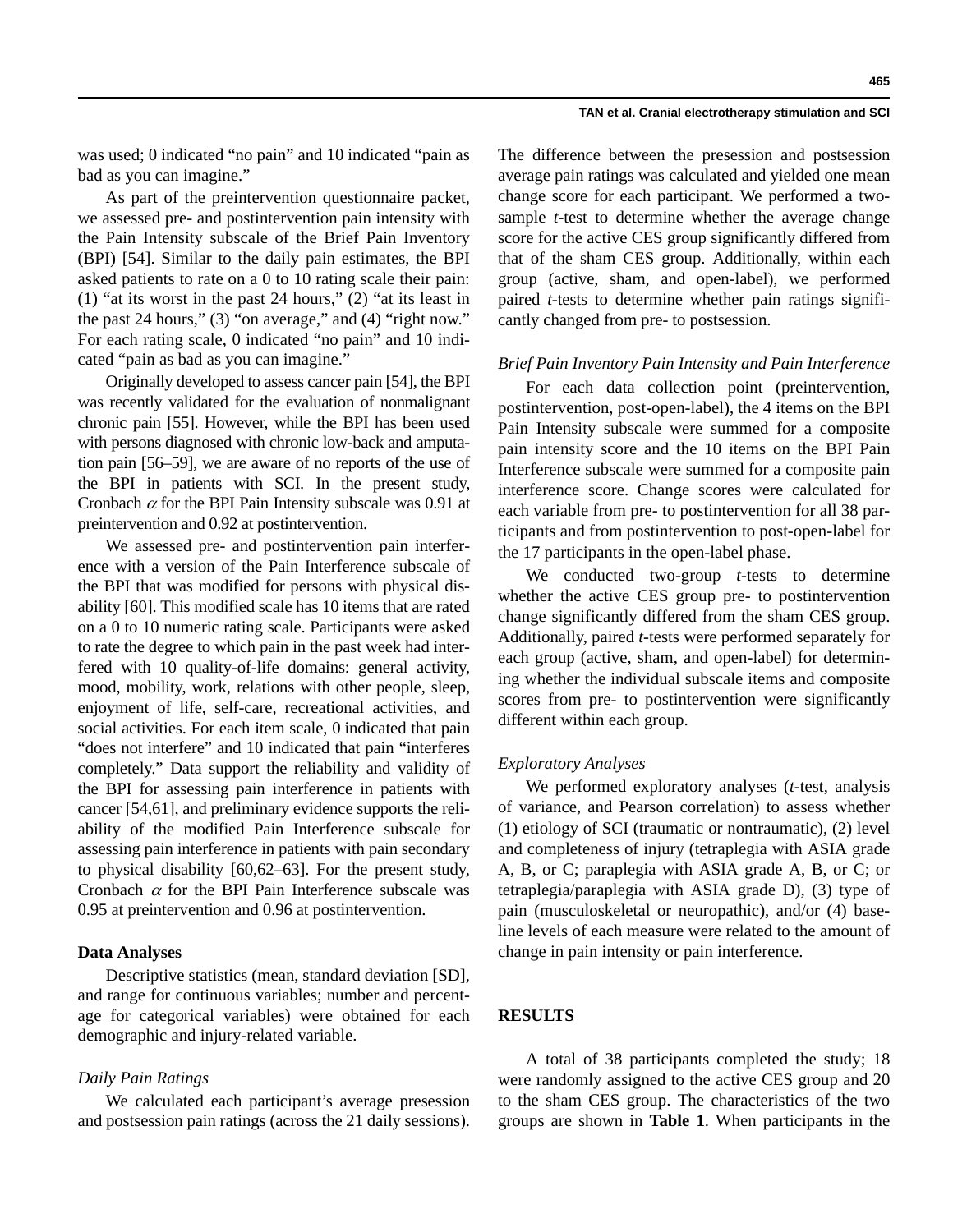## **Table 1.**

Characteristics of participants with spinal cord injury (SCI) who received either sham  $(n = 20)$  or active  $(n = 18)$  cranial electrotherapy stimulation (CES).

|                                      | <b>Sham CES</b> |                      | <b>Active CES</b> |                      |  |
|--------------------------------------|-----------------|----------------------|-------------------|----------------------|--|
| Characteristic                       | $Mean \pm SD$   | Range                | $Mean \pm SD$     | Range                |  |
| Age (yr)                             | $56.6 \pm 10.9$ | $42 - 82$            | $56.0 \pm 8.3$    | $38 - 74$            |  |
| Time Since SCI Onset (yr)            | $19.7 \pm 16.0$ | $<1 - 60$            | $20.1 \pm 10.3$   | $2 - 41$             |  |
|                                      | <b>Number</b>   | Percent <sup>*</sup> | <b>Number</b>     | Percent <sup>*</sup> |  |
| <b>Male</b>                          | 20              | 100                  | 18                | 100                  |  |
| <b>Race/Ethnicity</b>                |                 |                      |                   |                      |  |
| White (non-Hispanic)                 | 13<br>65        |                      | 12                | 67                   |  |
| African American                     | $\overline{4}$  | 20                   | 5                 | 28                   |  |
| Hispanic                             | 3               | 15                   |                   | 6                    |  |
| <b>Educational Status (yr)</b>       |                 |                      |                   |                      |  |
| <b>High School or Less</b>           | 7               | 35                   | 4                 | 22                   |  |
| Some College or More                 | 13              | 65                   | 14                | 78                   |  |
| <b>Marital Status</b>                |                 |                      |                   |                      |  |
| Married                              | 10              | 50<br>8              |                   | 44                   |  |
| With Significant Other               | 1               | 5                    | 1                 | 6                    |  |
| Neither                              | 9               | 45                   | 9                 | 50                   |  |
| <b>Etiology of SCI</b>               |                 |                      |                   |                      |  |
| Traumatic                            | 18              | 90                   | 15                | 83                   |  |
| Nontraumatic                         | 2               | 10                   | 3                 | 17                   |  |
| <b>Level and Completeness of SCI</b> |                 |                      |                   |                      |  |
| Tetraplegia (ASIA A, B, or C)        | 4               | 20                   | 22<br>4           |                      |  |
| Paraplegia (ASIA A, B, or C)         | 10              | 50                   | 6                 | 33                   |  |
| All ASIA D                           | 6               | 30                   | 8                 | 44                   |  |
| <b>Type of Pain</b>                  |                 |                      |                   |                      |  |
| Neuropathic                          | 11              | 55                   | 12                | 67                   |  |
| Musculoskeletal                      | 9               | 45                   | 6                 | 33                   |  |

Note: Sham and active CES groups did not significantly differ on any characteristics listed. Small cells were combined for chi-square analyses of race/ethnicity (white/nonwhite) and marital status (spouse or significant other/neither spouse nor significant other).

\*Percentages may not sum to 100% because of rounding.

ASIA = American Spinal Injury Association (impairment classification A, B, C, D), SD = standard deviation.

sham CES group were later asked to participate in the open-label phase, 17 (85%) agreed to do so.

# **Daily Pain Ratings**

The active and sham CES groups did not differ significantly with regard to their average presession pain ratings (mean  $= 6.46$  active CES vs  $6.08$  sham CES). The two groups also did not differ significantly with regard to their average postsession pain ratings (mean  $= 5.73$ ) active CES vs 6.00 sham CES). However, the results of a two-sample *t*-test indicated that the average change in daily pain intensity from pre- to postsession was significantly larger for the active CES group (mean  $= -0.73$ ) than the sham CES group (mean  $= -0.08$ ,  $p = 0.03$ ). The treatment effect size was medium to large (Cohen  $d =$ 0.76) as defined by Cohen [64]. Furthermore, the results of paired *t*-tests within each group indicated that participants who received sham CES did not show significantly reduced pain  $(p = 0.34)$ , whereas participants who received active CES did show significantly reduced pain  $(p = 0.02)$ . In other words, the sham CES group's average daily postsession pain rating was 98.7 percent of the presession rating, whereas the active CES group's postsession rating was 88.7 percent of the presession rating. Finally, the 17 sham CES participants who subsequently participated in the open-label phase reported significant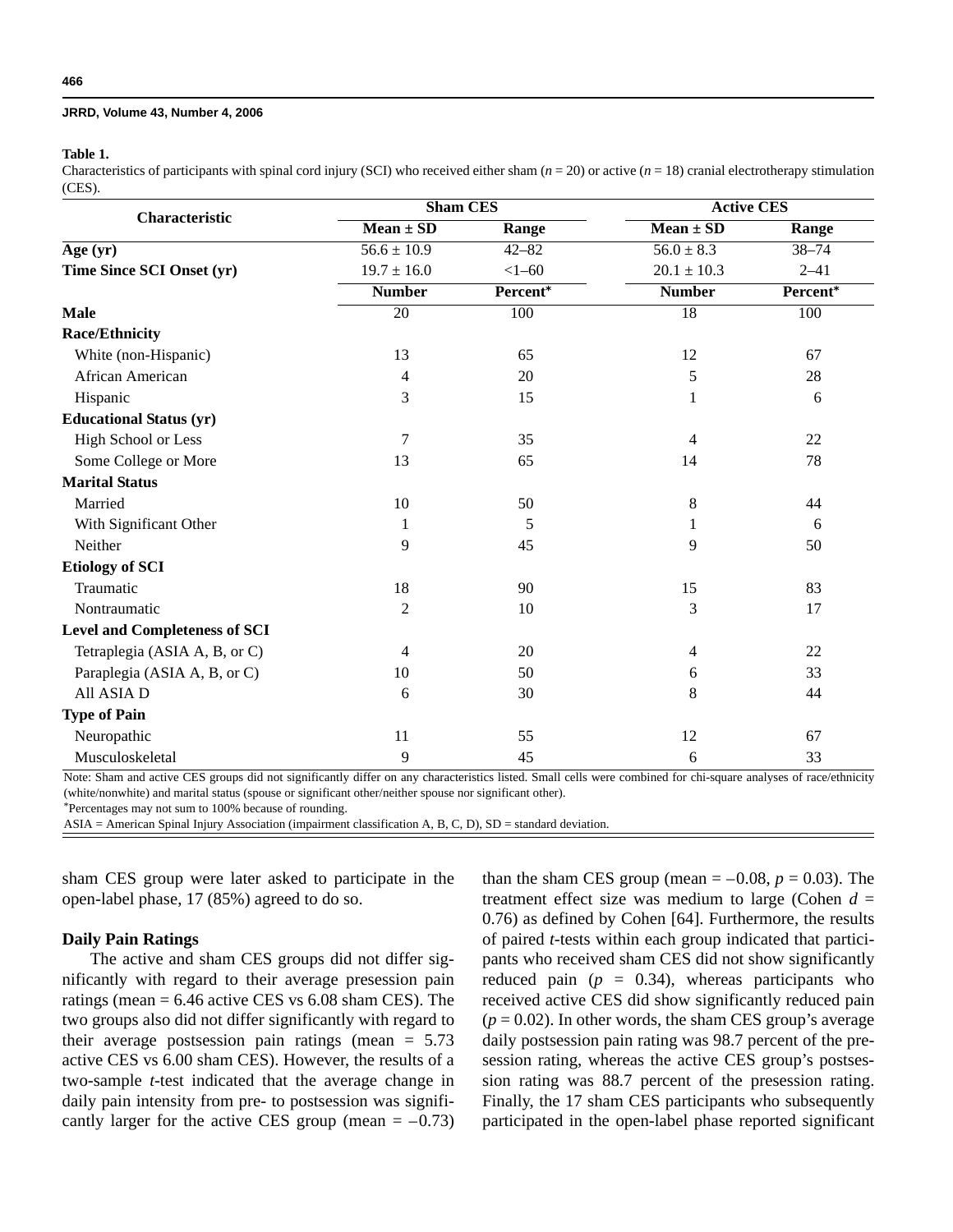postsession pain reduction ( $p = 0.003$ ). These findings are summarized in **Table 2**.

Pain ratings before and after the daily treatment sessions for the active and sham CES groups are shown in **Figures 2** and **3**, respectively. Of the 20 individuals originally assigned to the sham CES group, 17 participated in the open-label phase. Mean pain ratings before and after daily treatment sessions for these 17 participants are displayed in **Figure 4**.

# **Brief Pain Inventory**

## *Pain Intensity*

Two-sample *t*-tests revealed that neither degree of change in any of the four BPI Pain Intensity subscale items nor the composite pain intensity score significantly differed between the active and Sham CES groups. However, paired *t*-tests within treatment groups revealed that among the four BPI Pain Intensity subscale items, the worst pain item decreased the most and therefore appeared most sensitive to CES. However, none of the changes in the BPI Pain Intensity subscale items was statistically significant for any of the three groups (active, sham, and open-label).

#### *Pain Interference*

Two-sample *t*-tests revealed no significant difference between the active and sham CES groups with regard to change from pre- to postintervention in any of the 10 BPI Pain Interference subscale items or the composite pain interference score. However, in paired *t*-tests for the active CES group, 7 of the 10 individual Pain Interference subscale items significantly changed and reflected small to moderate effect sizes: general activity (Cohen  $d =$ 0.67), self-care (Cohen *d* = 0.58), sleep (Cohen *d* = 0.53),

social activities (Cohen  $d = 0.51$ ), normal work (Cohen  $d = 0.45$ , enjoyment of life (Cohen  $d = 0.42$ ), and recreational activities (Cohen  $d = 0.38$ ). A paired *t*-test within the active CES group revealed that the composite pain interference score decreased significantly (mean change =  $-14.6$ ,  $p = 0.004$ , Cohen  $d = 0.50$ ). For the sham CES group, neither the individual BPI Pain Interference subscale items nor the composite pain interference score changed significantly (mean change  $= -4.7$ ,  $p = 0.24$ ); however, during the open-label phase, pain interference with sleep decreased significantly (Cohen  $d = 0.40$ ). The findings for the three BPI Pain Interference subscale items with effect sizes  $> 0.50$  and the composite pain interference score are displayed in **Figures 5–8**. Although the active CES group showed a significantly reduced composite pain interference score from pre- to postintervention, the change scores between the active and sham CES groups were not significantly different, partly because both groups showed decreased composite pain interference scores from pre- to postintervention. In other words, the slope for the active CES group was significant and the slope for the sham CES group was not significant; however, the two slopes were not significantly different from each other.

Exploratory analyses of the effectiveness of CES were performed only on the data from the initial active CES group ( $n = 18$ ). The relationship of effectiveness to etiology of SCI, level and completeness of SCI, type of pain, and initial pain ratings was examined.

#### *Etiology of Spinal Cord Injury*

Only three participants in the active CES group had nontraumatic SCI. The mean change in daily pain ratings from pre- to postsession was –1.04 for the 3 participants with nontraumatic SCI and  $-0.67$  for the 15 participants

**Table 2.**

Average daily pain ratings before and after 21-day cranial electrotherapy stimulation (CES). Participants rated pain on scale from 0 ("no pain") to 10 ("pain as bad as you can imagine").

| $\sim$ 1                       |    |                 |               |                 |                   |                     |                                  |                   |
|--------------------------------|----|-----------------|---------------|-----------------|-------------------|---------------------|----------------------------------|-------------------|
| <b>CES</b><br><b>Condition</b> |    | <b>Before</b>   |               | After           |                   | Change <sup>*</sup> |                                  | $t$ -Test         |
|                                | n  | $Mean \pm SD$   | Range         | $Mean \pm SD$   | Range             | $Mean \pm SD$       | Range                            |                   |
| Active                         | 18 | $6.46 \pm 1.95$ | 2.94 to 10.00 | $5.73 \pm 2.56$ | 1.24 to $10.00$   |                     | $-0.73 \pm 1.15$ $-4.14$ to 0.00 | $2.69^+$          |
| <b>Sham</b>                    | 20 | $6.08 \pm 2.42$ | 1.93 to 10.00 | $6.00 \pm 2.41$ | 1.60 to $10.00$   | $-0.08 \pm 0.38$    | $-1.20$ to 0.67                  | 0.98              |
| Open-Label                     | 17 | $5.97 \pm 2.35$ | 1.95 to 10.00 | $5.51 \pm 2.51$ | $0.95$ to $10.00$ | $-0.46 \pm 0.54$    | $-1.48$ to 0.19                  | $3.47^{\ddagger}$ |

\*Mean after-session rating minus mean before-session rating (negative change scores indicate decreased pain intensity).

 $\phi$  + 0.05.

 $p < 0.01$ .

SD = standard deviation.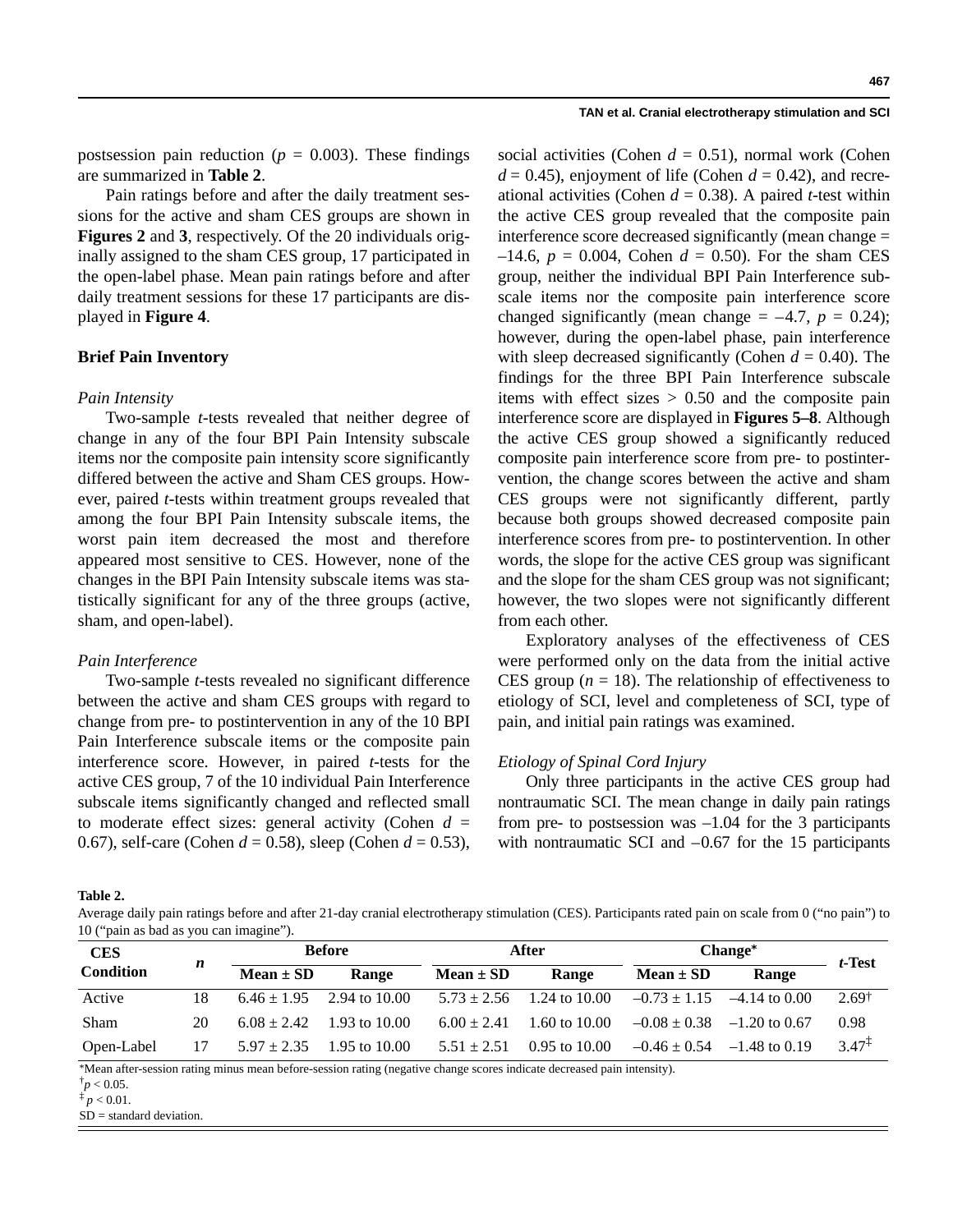

## **Figure 2.**

Daily pre- and postsession pain ratings for participants with spinal cord injury who received active cranial electrotherapy stimulation  $(n = 18)$ . Participants rated pain on scale from 0 ("no pain") to 10 ("pain as bad as you can imagine").



#### **Figure 5.**

Pre- and postintervention pain interference with general activity (as measured by Pain Interference subscale of Brief Pain Inventory) for participants who received either sham or active cranial electrotherapy stimulation. Participants rated pain interference on scale from 0 ("does not interfere") to 10 ("interferes completely").



## **Figure 3.**

Daily pre- and postsession pain ratings for participants with spinal cord injury who received sham cranial electrotherapy stimulation (*n* = 20). Participants rated pain on scale from 0 ("no pain") to 10 ("pain as bad as you can imagine").



#### **Figure 4.**

Daily pre- and postsession pain ratings for 17 participants with spinal cord injury who received sham cranial electrotherapy stimulation (CES) in first arm of study and active CES in second (open-label) arm. Participants rated pain on scale from 0 ("no pain") to 10 ("pain as bad as you can imagine").



#### **Figure 6.**

Pre- and postintervention pain interference with enjoyment of life (as measured by Pain Interference subscale of Brief Pain Inventory) for participants who received either sham or active cranial electrotherapy stimulation. Participants rated pain interference on scale from 0 ("does not interfere") to 10 ("interferes completely").



#### **Figure 7.**

Pre- and postintervention pain interference with social activities (as measured by Pain Interference subscale of Brief Pain Inventory) for participants who received either sham or active cranial electrotherapy stimulation. Participants rated pain interference on scale from 0 ("does not interfere") to 10 ("interferes completely").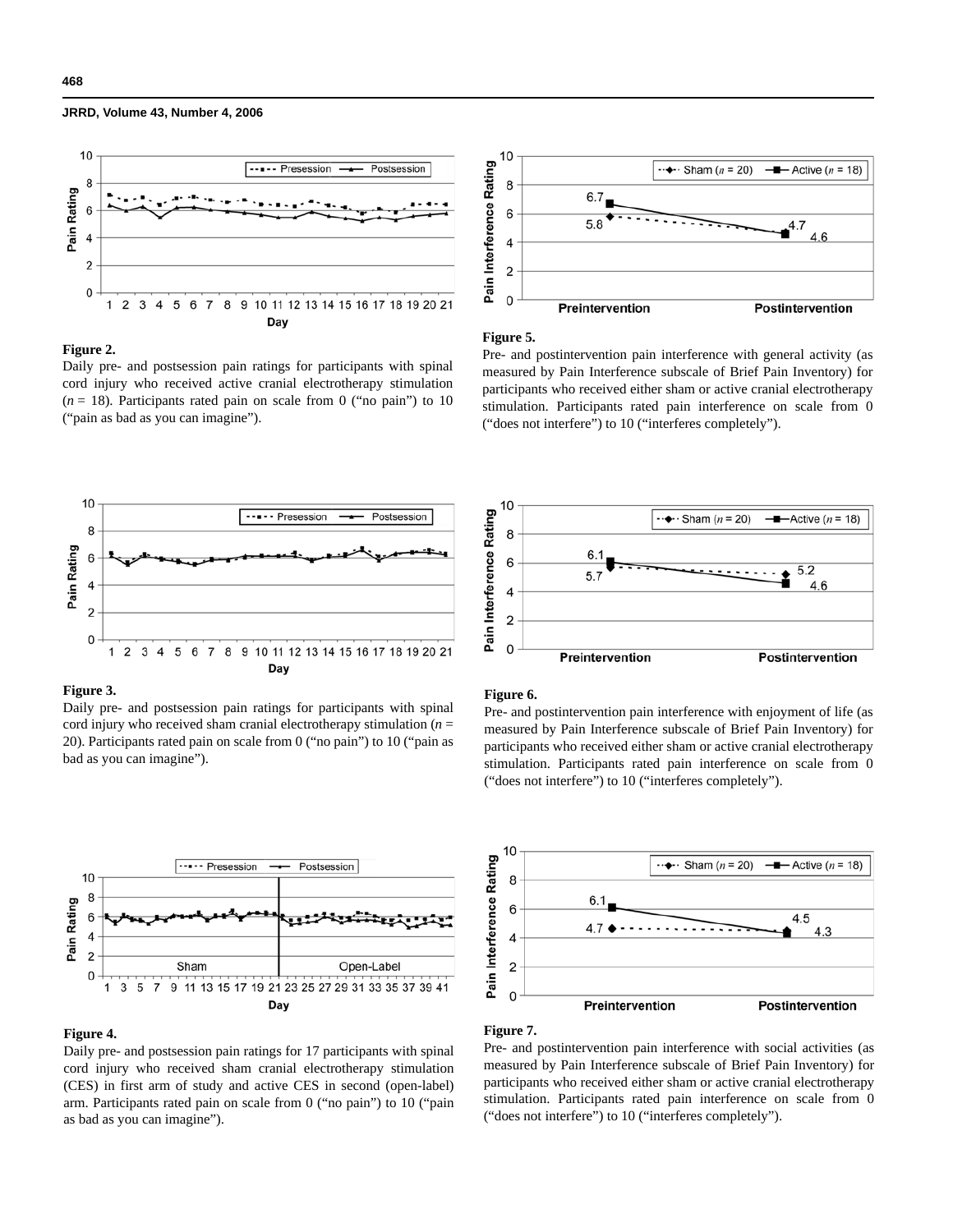

#### **Figure 8.**

Pre- and postintervention composite pain interference scores (total score for 10 items on modified Pain Interference subscale of Brief Pain Inventory) for participants who received either sham or active cranial electrotherapy stimulation.

with traumatic SCI. Decrease in pain intensity, as measured by the BPI Pain Intensity subscale, was greater for the nontraumatic vs traumatic SCI participants in the individual subscale items, as well as the composite pain intensity score (–2.33 vs –1.93, respectively). Decrease in pain interference was also greater for the nontraumatic vs traumatic SCI participants for 5 of the 10 BPI Pain Interference subscale items; the two items that decreased significantly were enjoyment of life  $(-5.33 \text{ vs } -0.73, \text{ respectively}, p < 0.001)$ and social activities  $(-4.57 \text{ vs } -1.20, \text{ respectively}, p =$ 0.03); the composite pain interference scores were not significantly different (–21.33 vs –13.20, respectively).

## *Level and Completeness of Spinal Cord Injury*

In the active CES group, the mean difference between the daily pre- and postsession ratings was greater for those participants with less impairment from the SCI. Participants with tetraplegia with ASIA grade A, B, or C  $(n = 4)$  had the smallest pain decrease (mean change  $= -0.22$ ), participants with paraplegia with ASIA grade A, B, or C ( $n = 6$ ) had a mean change of  $-0.46$ , and participants with ASIA grade D  $(n = 8)$  had a mean change of –1.19. This same pattern was observed for the average pain and worst pain items of the BPI Pain Intensity subscale. However, when change in pain interference was examined, participants with paraplegia with ASIA grade A, B, or C had the greatest decreases for 9 of the 10 individual BPI Pain Interference subscale items and the composite pain interference score.

# *Type of Pain*

In the active CES group, 6 participants had musculoskeletal pain and 12 had neuropathic pain. Change in the daily pre- and postsession pain intensity ratings was larger for the neuropathic than the musculoskeletal group (–0.81 vs –0.57, respectively); however, because of the small number of participants in each group, this difference was not statistically significant. The findings for pain intensity as measured by the BPI Pain Intensity subscale were mixed. Participants with musculoskeletal pain had greater pre- to postsession changes for two of the four items (worst pain and pain now) and the composite pain intensity score, while participants with neuropathic pain had greater pre- to postsession changes for the other two items (average pain and least pain). For pain interference, musculoskeletal pain improved more than neuropathic pain for 8 of the 10 BPI Pain Interference subscale items and the composite pain interference score (–19.5 vs –12.1, respectively), but the differences were not significant.

# *Relation of Change in Pain Ratings to Level of Initial Pain Ratings*

Examination of the relationship between the mean presession score and the mean daily change score revealed that change in pain during the sessions was greater for participants who had less intense presession pain, particularly those whose mean presession pain rating was 7 or less. However, when we examined the relationships between the preintervention BPI Pain Intensity subscale items and the change in pain intensity, participants with higher initial pain intensity had greater improvement in pain intensity during the 3-week study period. A similar pattern was found for the BPI Pain Interference subscale items and the composite pain interference score: participants with higher preintervention scores improved more during the 3-week period.

# **DISCUSSION**

This study extended the knowledge base regarding effectiveness of CES for pain in persons with SCI. We established that persons with SCI can and will use the CES device at home for a 3-week period. This period of use is longer than that in other studies and this difference may be important. Some persons may need a longer trial period before experiencing any treatment effects. The technology of the specific CES device used in this study is quite different from the devices used in other studies. In this pilot study, the participants who received active CES reported, on average, significant pain reduction after each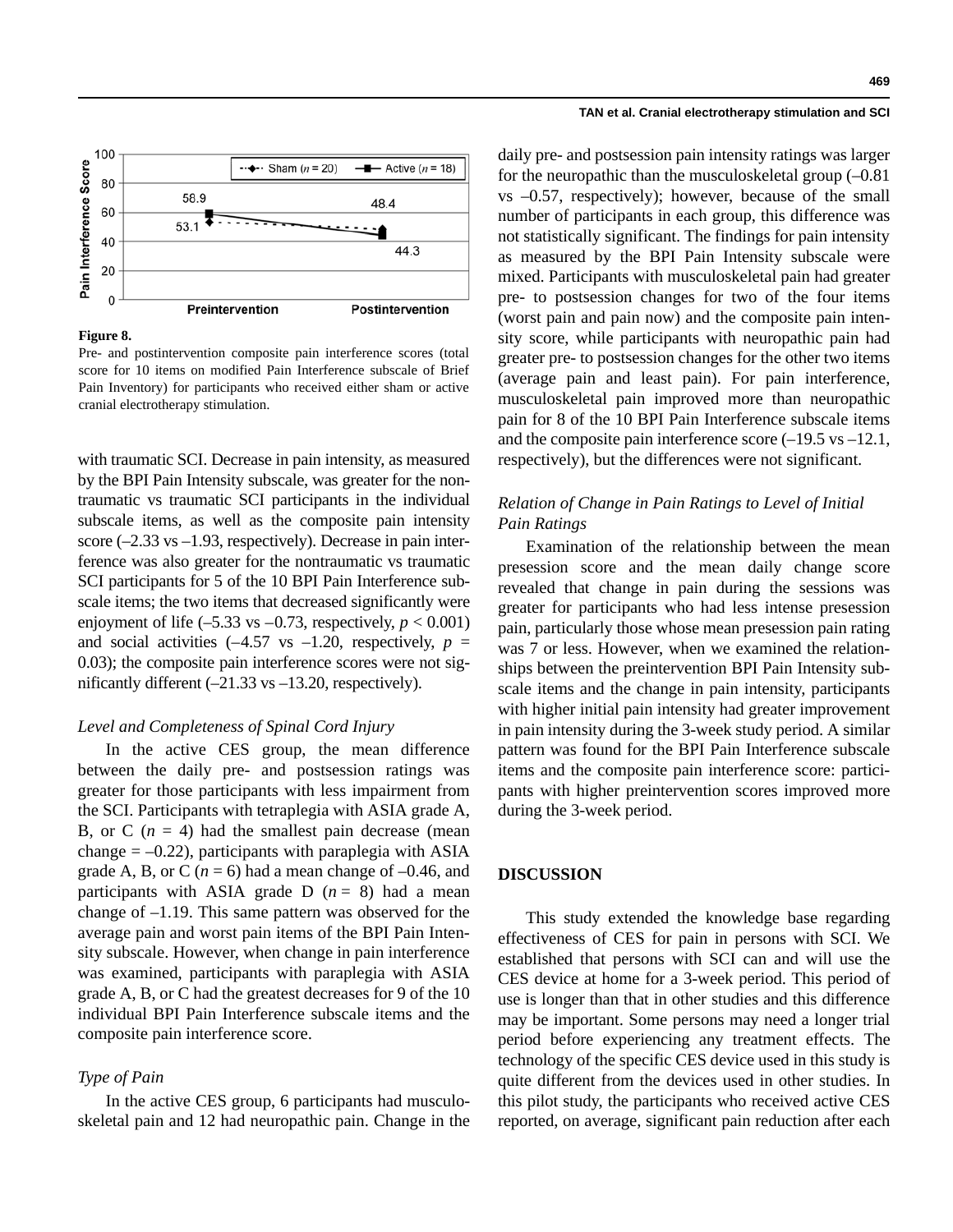of the 21 daily sessions, but those who received sham CES did not (**Figures 2–3**), indicating a medium to large effect size. In separate paired *t*-tests, a significant difference was demonstrated between the pre- and postsession pain ratings for the active CES group but not the sham CES group. Furthermore, when the 17 participants originally in the sham CES group participated in the subsequent open-label phase, their pre- versus postintervention ratings significantly differed (**Figure 4**). The pain reduction in this study was not as great as in Capel et al.'s study in terms of pain intensity as a percentage of baseline [49]. In the first arm of their study, the pain rating on the final day was about 50 percent of baseline for the active CES treatment group, whereas our study found only an 11 percent change.

Many factors may allow the relatively small change in average daily pain ratings to be viewed in perspective. First, change scores varied considerably more in the active CES group than the sham CES group  $(SD = 1.15$ vs 0.38, respectively; range  $= 4.14$  vs 1.20, respectively). Second, we set the dose at a subthreshold of 100 μA to maintain the double-blind design. Possibly, higher doses result in greater improvement in pain; however, to date, no study has examined the dose-response effect of CES on pain.

Post hoc exploratory examination of the daily pain rating data suggested that persons with nontraumatic SCI, lower level and/or less complete SCI, neuropathic pain, and mild-to-moderate pain intensity may get more immediate benefit from CES than persons with traumatic SCI, higher and/or more complete SCI, musculoskeletal pain, and more severe pain. Thus, the size of change in pain ratings likely increases when specific subgroups of persons with SCI are targeted for CES treatment. Additional studies are required for identifying the patients most likely to benefit from CES and for investigating the possible mechanistic basis of such effects. Studies are also needed for determining the duration of pain relief after each session. **Figure 2** suggests that improvements in pain dissipated substantially by the next session. However, no known reason exists that CES treatment could not be used indefinitely every day.

The findings of paired *t*-tests within groups revealed that the observed reductions in the individual and composite BPI Pain Intensity subscale scores were not significant. However, the results showed that the composite pain interference score and several individual BPI Pain Interference subscale items decreased significantly for the active CES group but not for the sham CES group from pre- to postintervention.

Thus, these data indicate that CES effectively reduced pain intensity immediately after each treatment session, but its long-term effects on pain reduction were not statistically supported. Furthermore, exploratory analyses indicated that the group that benefited most from CES differed depending on the outcome measure examined (i.e., average daily decrease in pain intensity, 3-week decrease in pain intensity, or 3-week decrease in pain interference. Short-term relief of pain intensity was greater in persons with less severe pain, while longer term relief of pain intensity and interference was greater in persons with more severe pain. Such differences in effect may possibly be due to the small sample size. Future research should replicate the findings using a larger sample size and should more closely examine the issue of long-term treatment effects.

The fact that active CES significantly altered shortterm pain intensity and long-term pain interference but not long-term pain intensity should not compromise the importance of the findings. Other studies have shown that (1) pain interference plays a central role in mediating the relationship between negative emotions (such as depression) and disability [65], (2) pain interference mediates the effect of pain severity on depression [65], and (3) perceived control over pain interference with daily activities is more strongly associated with functioning than perceived control over pain intensity [66]. The relationships among pain intensity, pain interference, depression, and disability should be examined carefully in future studies on the effects of CES treatment.

One important limitation of the present study is that the participants were all male veterans who were receiving care at a VA healthcare facility. Generalizing the findings to female patients and other persons with SCI outside of the VA population should be done cautiously because of the somewhat unique sociodemographic factors inherent to our patient group and its type(s) and access to longitudinal care. Furthermore, this study did not address a number of important factors, including (1) the impact of CES on psychological distress and quality of life, (2) possible reduction in analgesic consumption, and (3) the amenability of patients to using the device long term if it were available. Finally, while many statistical tests were performed, thereby increasing the probability of chance findings, the preliminary nature of this study and the use of post hoc analysis of many variables was justifiable so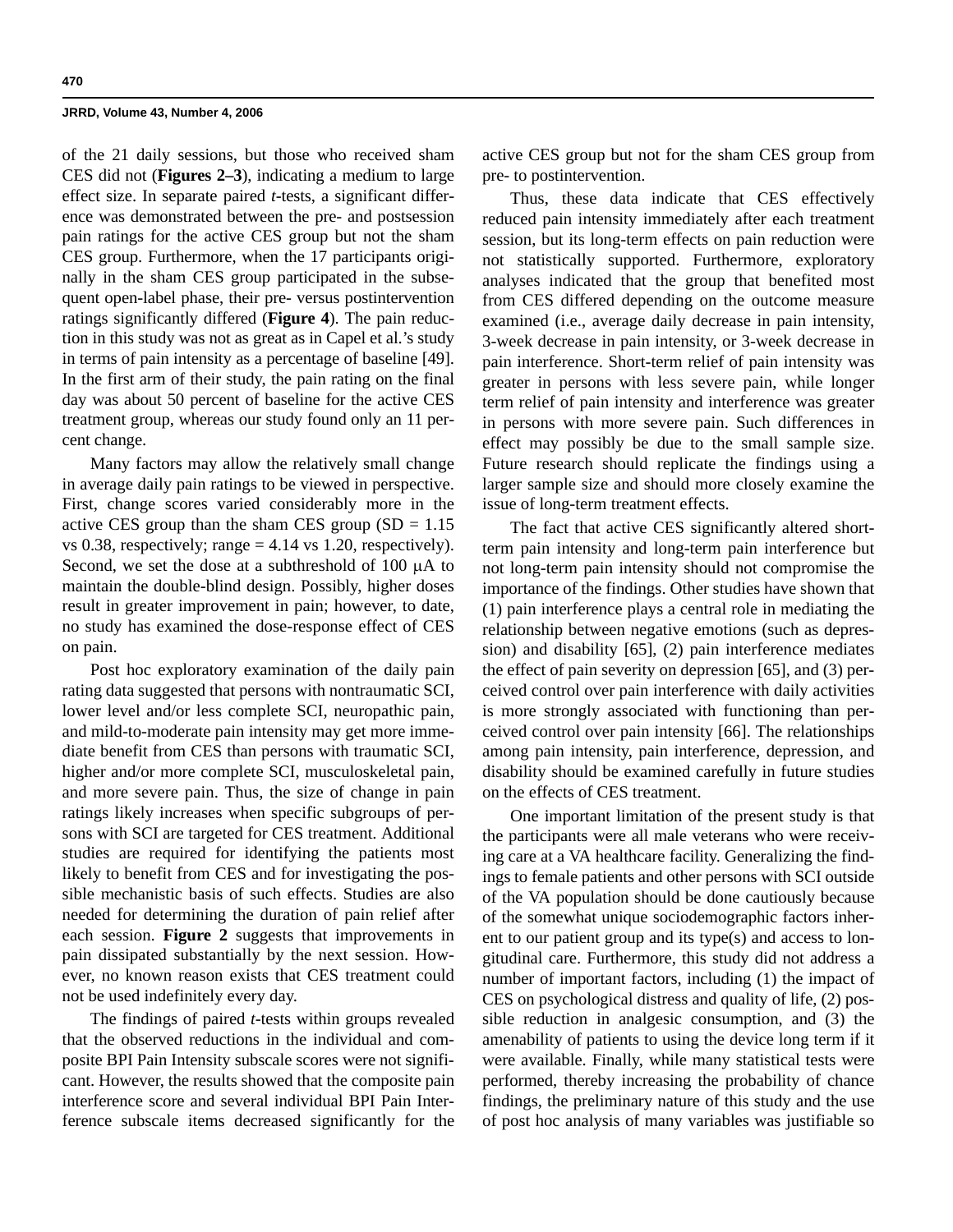as to better inform or suggest domains of inquiry for future studies.

## **CONCLUSIONS**

In conclusion, the findings of this study, if replicated with larger samples, support the use of CES as a practical and effective treatment for particular types of SCIinduced pain.

## **ACKNOWLEDGMENTS**

We wish to thank Daniel L. Kirsch, PhD, of Electromedical Products International, Inc (Mineral Wells, Texas) for the generous provision of Alpha-Stim® 100 units for use in this study. Alpha-Stim<sup>®</sup> provided advice and consultation upon request from the authors. As well, we acknowledge the scientific advice and assistance of James Giordano, PhD, on this article.

Dr. Yang is now with the Washington, DC, VAMC, and Ms. Vasilev is now with the University of Texas M. D. Anderson Cancer Center.

This material was based on work supported by the VA Rehabilitation Research and Development Service Center of Excellence on Healthy Aging with Disabilities, MEDVAMC, grant E0802-C.

The authors have declared that no competing interests exist.

# **REFERENCES**

- 1. Siddall PJ, Loeser JD. Pain following spinal cord injury. Spinal Cord. 2001;39(2):63–73. [\[PMID: 11402361\]](http://www.ncbi.nlm.nih.gov/entrez/query.fcgi?cmd=Retrieve&db=pubmed&dopt=Abstract&list_uids=11402361)
- 2. Rintala DH, Loubser PG, Castro J, Hart KA, Fuhrer MJ. Chronic pain in a community-based sample of men with spinal cord injury: prevalence, severity, and relationship with impairment, disability, handicap, and subjective wellbeing. Arch Phys Med Rehabil. 1998;79(6):604–14. [\[PMID: 9630137\]](http://www.ncbi.nlm.nih.gov/entrez/query.fcgi?cmd=Retrieve&db=pubmed&dopt=Abstract&list_uids=9630137)
- 3. Rintala DH, Holmes SA, Fiess RN, Courtade D, Loubser PG. Prevalence and characteristics of chronic pain in veterans with spinal cord injury. J Rehabil Res Dev. 2005;42(5): 573–84. [\[PMID: 16586183\]](http://www.ncbi.nlm.nih.gov/entrez/query.fcgi?cmd=Retrieve&db=pubmed&dopt=Abstract&list_uids=16586183)
- 4. Richards JS, Meredith RL, Nepomuceno C, Fine PR, Bennett G. Psycho-social aspects of chronic pain in spinal cord injury. Pain. 1980;8(3):355-66. [\[PMID: 7402693\]](http://www.ncbi.nlm.nih.gov/entrez/query.fcgi?cmd=Retrieve&db=pubmed&dopt=Abstract&list_uids=7402693)
- 5. Davidoff G, Roth E, Guarracini M, Sliwa J, Yarkony G. Function-limiting dysesthetic pain syndrome among traumatic spinal cord injury patients: a cross-sectional study. Pain. 1987;29(1):39-48. [\[PMID: 3588000\]](http://www.ncbi.nlm.nih.gov/entrez/query.fcgi?cmd=Retrieve&db=pubmed&dopt=Abstract&list_uids=3588000)
- 6. Rintala DH, Hart KA, Fuhrer MJ. Self-reported pain in persons with chronic spinal cord injury [abstract]. J Am Paraplegia Soc. 1991;14(2):83.
- 7. Burke DC. Pain in paraplegia. Paraplegia. 1973;10(4): 297–313. [\[PMID: 4697003\]](http://www.ncbi.nlm.nih.gov/entrez/query.fcgi?cmd=Retrieve&db=pubmed&dopt=Abstract&list_uids=4697003)
- 8. Sie IH, Waters RL, Adkins RH, Gellman H. Upper extremity pain in the postrehabilitation spinal cord injured patient. Arch Phys Med Rehabil. 1992;73(1):44–48. [\[PMID: 1729973\]](http://www.ncbi.nlm.nih.gov/entrez/query.fcgi?cmd=Retrieve&db=pubmed&dopt=Abstract&list_uids=1729973)
- 9. Summers JD, Rapoff MA, Varghese G, Porter K, Palmer RE. Psychosocial factors in chronic spinal cord injury pain. Pain. 1991;47(2):183–89. [\[PMID: 1762813\]](http://www.ncbi.nlm.nih.gov/entrez/query.fcgi?cmd=Retrieve&db=pubmed&dopt=Abstract&list_uids=1762813)
- 10. Umlauf RL. Psychological interventions for chronic pain following spinal cord injury. Clin J Pain. 1992;8(2):111–18. [\[PMID: 1633374\]](http://www.ncbi.nlm.nih.gov/entrez/query.fcgi?cmd=Retrieve&db=pubmed&dopt=Abstract&list_uids=1633374)
- 11. Tan G, Young S. Psychosocial and vocational issues in rehabilitation. In: Monga TN, Grabois M, editors. Pain management in rehabilitation. New York (NY): Demos Medical Publishing; 2002. p. 35–58.
- 12. Loubser PG, Donovan WH. Chronic pain associated with spinal cord injury. In: Narayan RK, Wilberger JE, Povlishock JT, editors. Neurotrauma. New York (NY): McGraw Hill; 1996. p. 1311–22.
- 13. Ragnarsson KT. Management of pain in persons with spinal cord injury. J Spinal Cord Med. 1997;20(2):186–99. [\[PMID: 9144608\]](http://www.ncbi.nlm.nih.gov/entrez/query.fcgi?cmd=Retrieve&db=pubmed&dopt=Abstract&list_uids=9144608)
- 14. Wilson OB, Hamilton RF, Warner RL, Johnston CM, deFriece R, Harter L, Schweitzer C, Talaverra J, Hymel CM, Skolnick MH. The influence of electrical variables on analgesia produced by low current transcranial electrostimulation of rats. Anesth Analg. 1989;68(5):673–81. [\[PMID: 2719297\]](http://www.ncbi.nlm.nih.gov/entrez/query.fcgi?cmd=Retrieve&db=pubmed&dopt=Abstract&list_uids=2719297) Erratum in: Anesth Analg. 1990;70(4):474.
- 15. Capel ID, Dorrell HM, Spencer EP. The application of subperception electrical stimuli elicits a temporally distinct response from restraint stress: I. Antinociceptive characteristics. J Bioelectricity. 1990;9:167–76.
- 16. Qiao JT, Skolnick MH, Dafny N. Dorsal raphe and external electrical stimulation modulate noxious input to single neurons in nucleus parafascicularis thalami. Brain Res Bull. 1988;21(4):671–75. [\[PMID: 3208154\]](http://www.ncbi.nlm.nih.gov/entrez/query.fcgi?cmd=Retrieve&db=pubmed&dopt=Abstract&list_uids=3208154)
- 17. Dong WQ, Wilson OB, Skolnick MH, Dafny N. Hypothalamic, dorsal raphe and external electrical stimulation modulate noxious evoked responses of habenula neurons. Neuroscience. 1992;48(4):933–40. [\[PMID: 1630629\]](http://www.ncbi.nlm.nih.gov/entrez/query.fcgi?cmd=Retrieve&db=pubmed&dopt=Abstract&list_uids=1630629)
- 18. Pozos RS, Strack LE, White RK, Richardson AW. Electrosleep versus electroconvulsive therapy. In: Reynolds DV, Sjoberg AE, editors. Neuroelectric research. Springfield (IL): Charles Thomas; 1971. p. 221–25.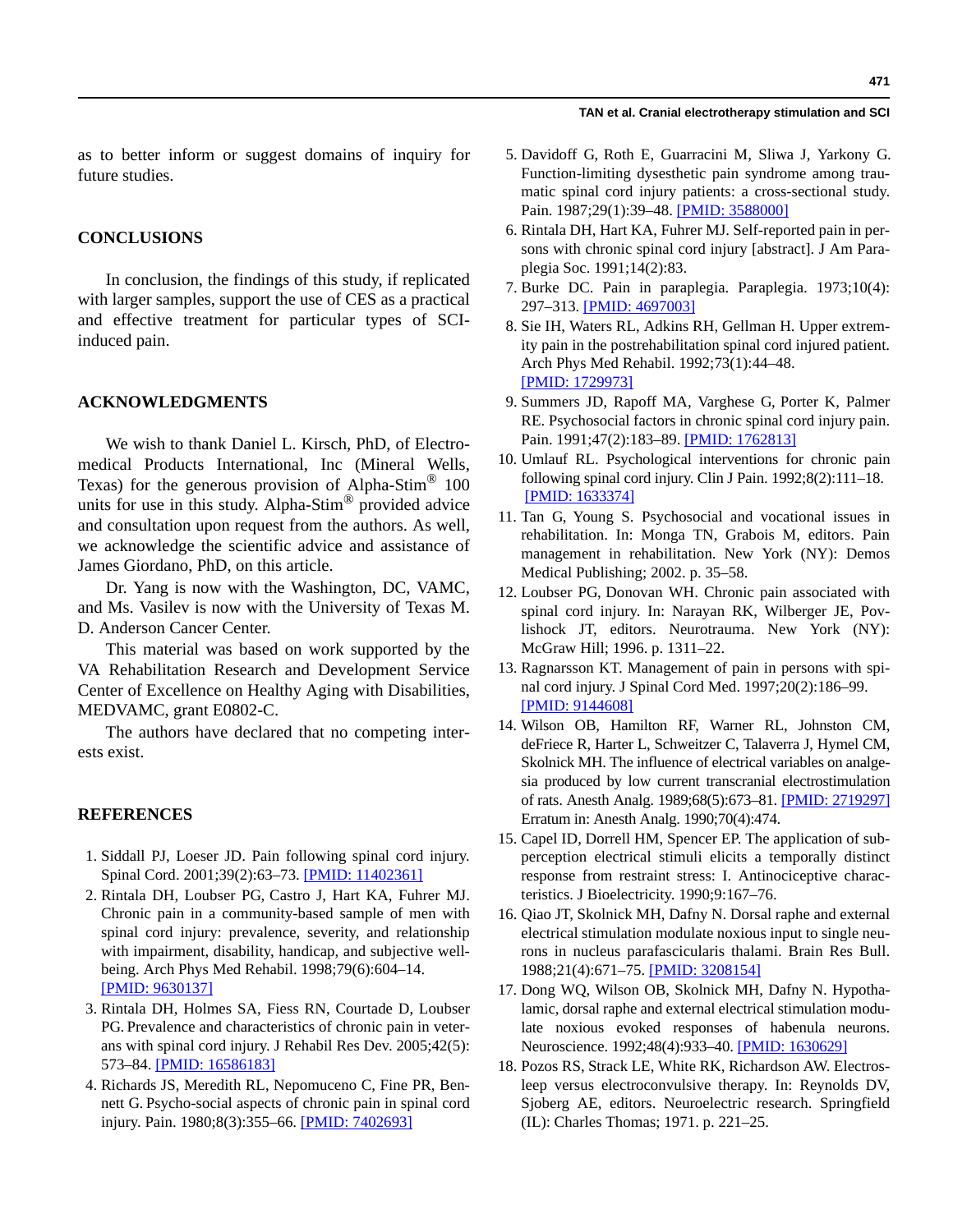- 19. Stanley TH, Cazalaa JA, Limoge A, Louville Y. Transcutaneous cranial electrical stimulation increases the potency of nitrous oxide in humans. Anesthesiology. 1982;57(4):293–97. [\[PMID: 6982009\]](http://www.ncbi.nlm.nih.gov/entrez/query.fcgi?cmd=Retrieve&db=pubmed&dopt=Abstract&list_uids=6982009)
- 20. Stanley TH, Cazalaa JA, Atinault A, Coeytaux R, Limoge A, Louville Y. Transcutaneous cranial electrical stimulation decreases narcotic requirements during neurolept anesthesia and operation in man. Anesth Analg. 1982;61(10):863–66. [\[PMID: 7125252\]](http://www.ncbi.nlm.nih.gov/entrez/query.fcgi?cmd=Retrieve&db=pubmed&dopt=Abstract&list_uids=7125252)
- 21. Braverman E, Smith R, Smayda R, Blum K. Modification of P300 amplitude and other electrophysiological parameters of drug abuse by cranial electrical stimulation. Curr Ther Res. 1990;48(4):586–96.
- 22. Krupitsky EM, Burakov AM, Karandashova GF, Katsnelson J, Lebedev VP, Grinenko AJ, Borodkin JS. The administration of transcranial electric treatment for affective disturbances therapy in alcoholic patients. Drug Alcohol Depend. 1991;27(1):1–6. [\[PMID: 2029855\]](http://www.ncbi.nlm.nih.gov/entrez/query.fcgi?cmd=Retrieve&db=pubmed&dopt=Abstract&list_uids=2029855)
- 23. Philip P, Demotes-Mainard J, Bourgeois M, Vincent JD. Efficiency of transcranial electrostimulation on anxiety and insomnia symptoms during a washout period in depressed patients. A double-blind study. Biol Psychiatry. 1991; 29(5):451–56. [\[PMID: 2018818\]](http://www.ncbi.nlm.nih.gov/entrez/query.fcgi?cmd=Retrieve&db=pubmed&dopt=Abstract&list_uids=2018818)
- 24. Kulkarni AD, Smith RB. The use of microcurrent electrical therapy and cranial electrotherapy stimulation in pain control. Clin Pract Altern Med. 2001;2(2):99–103.
- 25. Brotman P. Low-intensity transcranial electrostimulation improves the efficacy of thermal biofeedback and quieting reflex training in the treatment of classical migraine headache. Am J Electromed. 1989;6(5):120–23.
- 26. Solomon S, Elkind A, Freitag F, Gallagher RM, Moore K, Swerdlow B, Malkin S. Safety and effectiveness of cranial electrotherapy in the treatment of tension headache. Headache. 1989;29(7):445–50. [\[PMID: 2668227\]](http://www.ncbi.nlm.nih.gov/entrez/query.fcgi?cmd=Retrieve&db=pubmed&dopt=Abstract&list_uids=2668227)
- 27. Romano TJ. The usefulness of cranial electrotherapy in the treatment of headache in fibromyalgia patients. Am J Pain Manag. 1993;3:15–19.
- 28. Clark MS, Silverstone LM, Lindenmuth J, Hicks MJ, Averbach RE, Kleier DJ, Stoller NH. An evaluation of the clinical analgesia/anesthesia efficacy on acute pain using the high frequency neural modulator in various dental settings. Oral Surg Oral Med Oral Pathol. 1987;63(4):501–5. [\[PMID: 3554095\]](http://www.ncbi.nlm.nih.gov/entrez/query.fcgi?cmd=Retrieve&db=pubmed&dopt=Abstract&list_uids=3554095)
- 29. Hochman R. Neurotransmitter modulator (TENS) for control of dental operative pain. J Am Dent Assoc. 1988; 116(2):208–12. [\[PMID: 3278031\]](http://www.ncbi.nlm.nih.gov/entrez/query.fcgi?cmd=Retrieve&db=pubmed&dopt=Abstract&list_uids=3278031)
- 30. Forster S, Post BS, Benton JG. Preliminary observations on electrosleep. Arch Phys Med Rehabil. 1963;44:481–89. [\[PMID: 14050721\]](http://www.ncbi.nlm.nih.gov/entrez/query.fcgi?cmd=Retrieve&db=pubmed&dopt=Abstract&list_uids=14050721)
- 31. Magora F, Beller A, Aladjemoff L, Magora A, Tannenbaum J. Observations on electrically induced sleep in man. Br J Anaesth. 1965;37(7):480–91. [\[PMID: 5318569\]](http://www.ncbi.nlm.nih.gov/entrez/query.fcgi?cmd=Retrieve&db=pubmed&dopt=Abstract&list_uids=5318569)
- 32. Kirsch DL, Lerner FN. Electromedicine: The other side of physiology. In: Weiner RS, editor. Innovations in pain management: a practical guide for clinicians. Boca Raton (FL): St. Lucie Press; 1998.
- 33. Kirsch DL, Smith RB. The use of cranial electrotherapy stimulation in the management of chronic pain: a review. NeuroRehabilitation. 2000;14(2):85–94. [\[PMID: 11455071\]](http://www.ncbi.nlm.nih.gov/entrez/query.fcgi?cmd=Retrieve&db=pubmed&dopt=Abstract&list_uids=11455071)
- 34. Lichtbroun AS, Raicer MC, Smith RB. The treatment of fibromyalgia with cranial electrotherapy stimulation. J Clin Rheumatol. 2001;7(2):72–78.
- 35. Donaldson CCS, Sella GE, Mueller HH. The neural plasticity model of fibromyalgia: theory, assessment, and treatment. Pract Pain Manag. 2001;25–29.
- 36. Marshall AG, Izard CE. Cerebral electrotherapeutic treatment of depressions. J Consult Clin Psychol. 1974;42(1): 93–97. [\[PMID: 4814104\]](http://www.ncbi.nlm.nih.gov/entrez/query.fcgi?cmd=Retrieve&db=pubmed&dopt=Abstract&list_uids=4814104)
- 37. Frankel BL, Buchbinder R, Snyder F. Ineffectiveness of electrosleep in chronic primary insomnia. Arch Gen Psychiatry. 1973;29(4):563–68. [\[PMID: 4748315\]](http://www.ncbi.nlm.nih.gov/entrez/query.fcgi?cmd=Retrieve&db=pubmed&dopt=Abstract&list_uids=4748315)
- 38. Koegler RR, Hicks SM, Barger JH. Medical and psychiatric use of electrosleep. Transcerebral electrotherapy. Dis Nerv Syst. 1971;32(2):100-104. [\[PMID: 5313321\]](http://www.ncbi.nlm.nih.gov/entrez/query.fcgi?cmd=Retrieve&db=pubmed&dopt=Abstract&list_uids=5313321)
- 39. Levitt EA, James NM, Flavell P. A clinical trial of electrosleep therapy with a psychiatric inpatient sample. Aust N Z J Psychiatry. 1975;9(4):287–90. [\[PMID: 769773\]](http://www.ncbi.nlm.nih.gov/entrez/query.fcgi?cmd=Retrieve&db=pubmed&dopt=Abstract&list_uids=769773)
- 40. McKenzie RE, Rosenthal SH, Driessner JS. Some psychophysiologic effects of electrical transcranial stimulation (electrosleep). In: Wulfsohn NL, Sances A, editors. The nervous system and electric currents. New York (NY): Plenum; 1976. p. 163–67.
- 41. Rosenthal SH, Wulfsohn NL. Electrosleep. A preliminary communication. J Nerv Ment Dis. 1970;151(2):146–51. [\[PMID: 5457619\]](http://www.ncbi.nlm.nih.gov/entrez/query.fcgi?cmd=Retrieve&db=pubmed&dopt=Abstract&list_uids=5457619)
- 42. Rosenthal SH, Wulfsohn NL. Studies of electrosleep with active and simulated treatment. Curr Ther Res Clin Exp. 1970;12(3):126-30. [\[PMID: 4985490\]](http://www.ncbi.nlm.nih.gov/entrez/query.fcgi?cmd=Retrieve&db=pubmed&dopt=Abstract&list_uids=4985490)
- 43. Singh K. Sleep inducing devices a clinical trial with a Russian machine. Int J Neuropsychiatry. 1967;3(4):311–18. [\[PMID: 6064118\]](http://www.ncbi.nlm.nih.gov/entrez/query.fcgi?cmd=Retrieve&db=pubmed&dopt=Abstract&list_uids=6064118)
- 44. Matteson MT, Ivancevich JM. An exploratory investigation of CES as an employee stress management technique. J Health Hum Resour Adm. 1986;9:93–109.
- 45. Smith RB. Cranial electrotherapy stimulation in the treatment of stress related cognitive dysfunction, with an eighteen month follow up. J Cogn Rehabil. 1999;17(6):14–18.
- 46. Kirsch DL. Postmarketing survey of Alpha-Stim CES patients. In: Kirsch DL, editor. The science behind cranial electrotherapy stimulation. Edmonton (Canada): Medical Scope Publishing; 1999. p. 148.
- 47. Smith RB, Tiberi A, Marshall J. The use of cranial electrotherapy stimulation in the treatment of closed-head-injured patients. Brain Inj. 1994;8(4):357–61. [\[PMID: 8081350\]](http://www.ncbi.nlm.nih.gov/entrez/query.fcgi?cmd=Retrieve&db=pubmed&dopt=Abstract&list_uids=8081350)